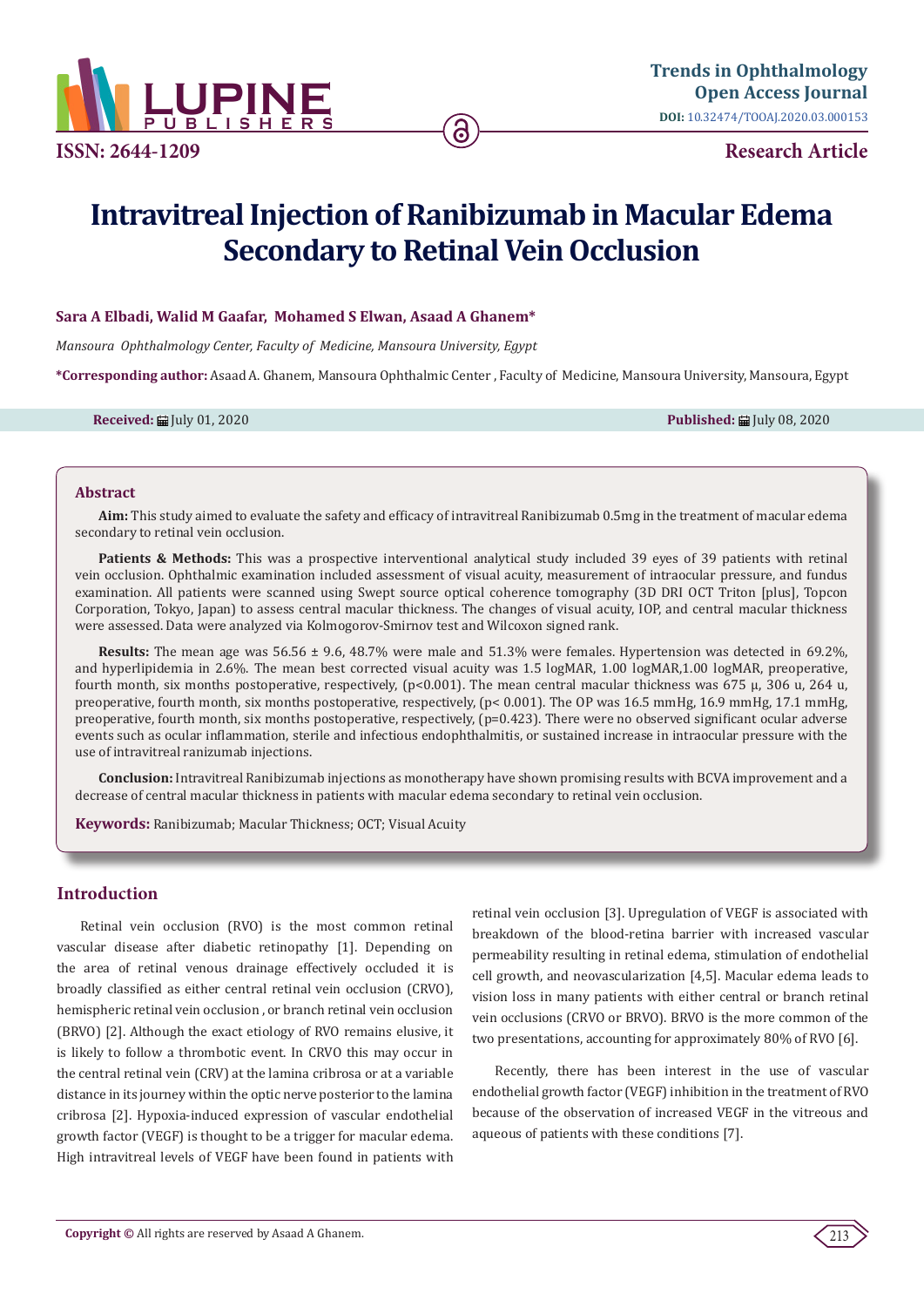## **Patients and Methods**

## **Study Population**

This was a prospective interventional analytical study conducted at Mansoura ophthalmic center, Mansoura university. The study protocol approved by medical research ethics committee, faculty of medicine, Mansoura University (code number: MS/16.02.108). Informed consent was obtained from each participant in the study after assuring confidentiality.

## **Inclusion criteria**

Included patients older than 18, both gender, patients with clinically significant macular edema secondary to retinal vein occlusion and central macular thickness (CMT) was > 250 um by optical coherence tomography.

## **Exclusion Criteria**

Included patients with macular scar, macular hole, uveitis, neovascular glaucoma, age related macular degeneration, diabetic macular edema, patients had undergone treatment for macular edema secondary to retinal vein occlusion triamcinolone and vitrectomy. Also, patient has relevant malignant systemic disease, and media opacity that does not permit optical coherence tomography acquisition with good signal strength were excluded.

## **Ocular Examination**

All subjects underwent an ophthalmic examination including assessment of visual acuity using Snellen chart at 6 meter distance and converted to log MAR, anterior segment evaluation using slit lamp biomicroscope (Haag Streit BP 900) (Haag-Streit, Koeniz, Switzerland), refraction using auto-refractometer (Topcon , KR-800), intraocular pressure (IOP) measurement using Goldman applanation tonometry, Fundus examination using slit lamp bio microscopy using non-contact Volk lens +78 D or +90 D, Ocular coherence tomography imaging for CMT (central macular thickness).

## **Swept Source OCT Imaging**

Three dimensional deep range imaging OCT Triton Plus (3D DRI OCT TRITON [plus],Topcon Corporation, Tokyo, Japan) with a high speed of 100,000 axial scans/s and center wavelength of 1,050 nm (version 10.07), digital and optical axial resolution of 2.6  $\mu$ m and 8  $\mu$ m in tissue, respectively and transverse resolution of 20  $\mu$ m. The steps of scanning were done as follows, Mydriatic ( tropicamide 1%) eye drop used to achieve a pupil dilatation to assure maximal OCT signal and analysis in patients prior to OCT examination. The patient's chin was positioned in the chin rest. The patient was asked to fixate on a target point inside the instrument the phase is completed by a camera, located inside the instrument that displays the fundus and scan beam. After the patient scanning was finished, analysis protocol was used to obtain circular maps on the macula.

## **The steps of OCT imaging were done as follows:**

• Mydriatic eye drops Swixolate (Cyclopentolate Hydrochloride 10mg/ml CHEMIPHARM) eye drops three times within 30 minutes were used to achieve as much pupil dilatation as we can to assure maximal OCT signal and analysis in patient's eyes prior to OCT examination.

The patient's chin was positioned in the chin rest.

The patient was asked to fixate on a target point inside the instrument the phase is completed by a camera, located inside the instrument that displays the fundus and scan beam.

• After the patient scanning was finished, analysis protocol was used to obtain circular maps on the fovea

(Figure 1).



**Figure 1:** 46 years old male patient, hypertensive, phakic with right branch retinal vein occlusion showing diffuse macular edema with central macular thickness (CMT) 482 µm.Gradual decrease of CMT at month 4 after the 3rd intravitreal ranizumab injection to184 µm and at month 6 to 208 µm. BCVA improved from base line logMAR 0.6 to 0.0 at month 4 and to 0.1 at month 6 after injection ( follow up).

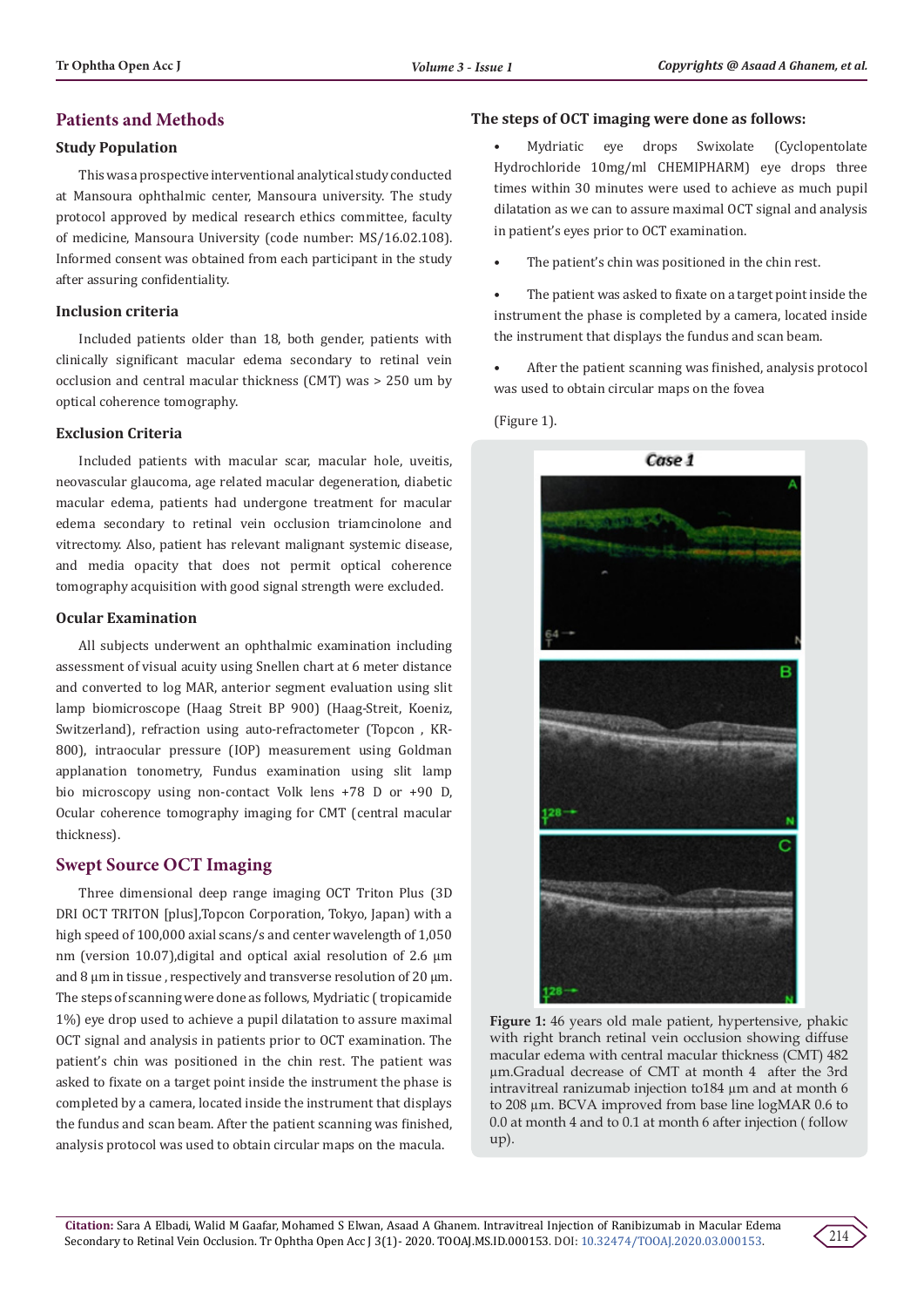#### **Interpretation**

Macular thickness was reported according to Early Treatment of Diabetic Retinopathy Study. Early Treatment Diabetic Retinopathy Study ring is a 6μm macular thickness map centered on the foveola that divided the macula into nine regions. It was divided into three rings, with the central ring corresponding to the fovea (1 μm diameter), the middle ring corresponding to the parafovea (2μm diameter), and the outer ring corresponding to the perifovea (3μm diameter) and then divided into four quadrants, namely superior, nasal, inferior and temporal except for the central circle (Figure 2). Central macular thickness (CMT; foveal thickness) was defined as the average macular thickness in the central 1 μm, average macular thickness was defined as the mean of thicknesses in nine regions, and macular volume was defined as the sum of volumes in all nine regions. The macular retinal map divides the region into a central area with a radius of 500 microns, and two concentric rings inner parafoveal ring and outer perifoveal ring which were divided into four quadrants. The analysis program reports the corresponding mean thickness in each of the areas using assigned colors to indicate retinal thickness in the region under analysis. The analysis program reports the corresponding mean thickness in each of the areas using assigned colors to indicate retinal thickness in the region under analysis.



**Figure 2:** ETDRS ring and its divisions: F = fovea; SI = superior inner; TI = temporal inner; II = inferior inner; NI  $=$  nasal inner; SO  $=$  superior outer; TO  $=$  temporal outer; IO = inferior outer;  $\overrightarrow{NO}$  = nasal outer (Kim et al., 2016).

## **Intravitreal Injection of Ranibizumab**

#### **Treatment protocol**

Ranibizumab (0.5mg, 0.05mL) was injected intravitreally under complete sterile conditions via the pars plana once monthly for 3

#### months.

#### **Treatment procedure**

Intravitreal injections were carried out, under aseptic conditions at mansoura ophthalmic center operating theater.

#### **Preoperative preparation**

Prophylactic topical antibiotic (Vigamox ED Q.I.D) on the day before the operative day. Pupil dilatation: One hour before surgery the pupil was dilated with cyclopentolate Hcl 1% every 10 minutes for half an hour preoperatively.

#### **Preparation and Administration**

Ranibizumab (Lucentis) (Genentech/Roche, USA) is supplied as a preservative-free, colorless to pale yellow, sterile solution placed in a single-use glass vial. The dose is 0.5mg dose vial (delivers 0.05mL of 10mg/mL Ranibizumab). Lucentis should be inspected visually for particulate matter and discoloration prior to administration. The contents of a vial of ranibizumab should be drawn using a 19-gauge filter needle. A sterile small gauge x ½ inch-needle should replace the filter needle for the injection.

#### **Follow Up**

Follow-up was one day and one week after injection and then every month for six months.

## **Outcomes**

Outcomes included BCVA (functional response) and central foveal thickness (anatomical response),IOP and complications. Patient response were classified according to change in BCVA into good response in patients gaining more than 2lines on Snellen chart, moderate response in patients gaining less than 2lines and poor response in patients showing stable vision on chart with improvement of vision .

#### **Statistical analysis**

 Data were analyzed with Statistical Package for the Social Sciences (SPSS) software package version 24.0 (Armonk, NY.IBM Cor).The normality of data was first tested with one-sample Kolmogorov-Smirnov test. Qualitative data were described using number and percent. Parametric data (normally distributed data) were described as mean (SD), non-parametric (non-normally distributed data) were described as median. Wilcoxon signed rank (for non-parametric data) was used to compare change within the same group pre and postoperative injection. P Level is considered statistically significant <0.05.

## **Result**

 Thirty-nine (19 CRVO and 20 BRVO) eyes of 39 patients were enrolled in the study with mean age of  $56.56 \pm 9.6$  (range 24–69). 48.7% were male and 51.3% were females. Hypertension was detected in 69.2%, Hyperlipidemia in 2.6%. The mean best

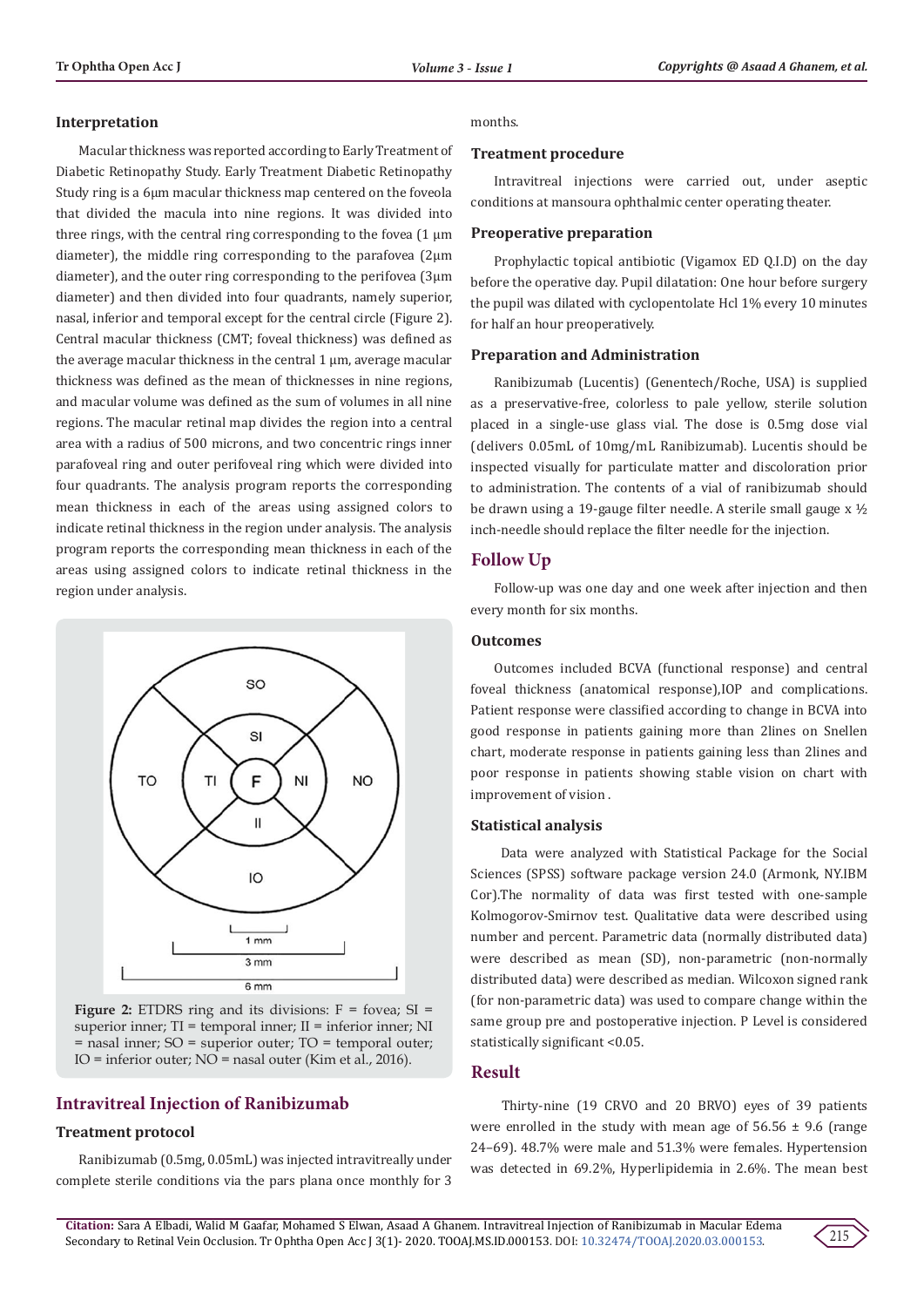corrected visual acuity was 1.5 log MAR, 1.00 log MAR,1.00 log MAR, preoperative, fourth month, six months postoperative, respectively, (p< 0.001) (Table 1) ( Figure 3). The mean central macular thickness was 675µ, 306 u, 264 u, preoperative, fourth month, six months postoperative, respectively, (p< 0.001) ( Table 2) ( Figure 4). The OP was 16.5 mmHg, 16.8 mmHg, 16.5 mmHg , preoperative, fourth month, six months postoperative, respectively, (p=0.423). The mean BCVA in branch retinal vein occlusion is nearly the same in central

retinal vein occlusion pre and postoperative while preoperative CMT is significantly higher in central retinal vein occlusion than branch retinal vein occlusion while postoperative there was significant improvement in CMT in both central and branch retinal vein occlusion but no statistically significant difference between both. The mean IOP in branch retinal vein occlusion is nearly the same in central retinal vein occlusion pre and postoperative with no statistically significant difference (Table 3).



Figure 3: Changes in preoperative BCVA, 4<sup>th</sup> month, 6<sup>th</sup> month follow up.



Figure 4: Comparison between preoperative CMT and 4<sup>th</sup> month, 6<sup>th</sup> month follow up.

| Table 1: Comparison between baseline BCVA preoperative, 4 <sup>th</sup> month, 6 <sup>th</sup> month follow up. |  |  |  |
|-----------------------------------------------------------------------------------------------------------------|--|--|--|
|-----------------------------------------------------------------------------------------------------------------|--|--|--|

| Items       | <b>Pre-Operative</b><br>Median (min-max) | 4th month follow-up<br>Median (min-max) | 6th month follow-up<br>Median (min-max) | P <sub>1</sub>  | P <sub>2</sub>  | P <sub>3</sub> |
|-------------|------------------------------------------|-----------------------------------------|-----------------------------------------|-----------------|-----------------|----------------|
| <b>BCVA</b> | 1.5                                      |                                         |                                         | $Z_1 = 5.02$    | $Z2 = 5.01$     | $Z3 = 0.12$    |
| "log MAR"   | $(0.4 - 1.5)$                            | $(0 - 1.5)$                             | $(0 - 1.5)$                             | $P1 \le 0.001*$ | $P2 \le 0.001*$ | $P3=0.9$       |
|             |                                          |                                         |                                         |                 |                 |                |

Z1, P1: significance () pre-operative and 4th month follow-up (Z of Wilcoxon test). Z2, P2: significance () pre-operative and 6th month follow-up (Z of Wilcoxon test). Z3, P3: significance () 4<sup>th</sup> month and 6<sup>th</sup> month follow-up (Z of Mann-Whitney U test).

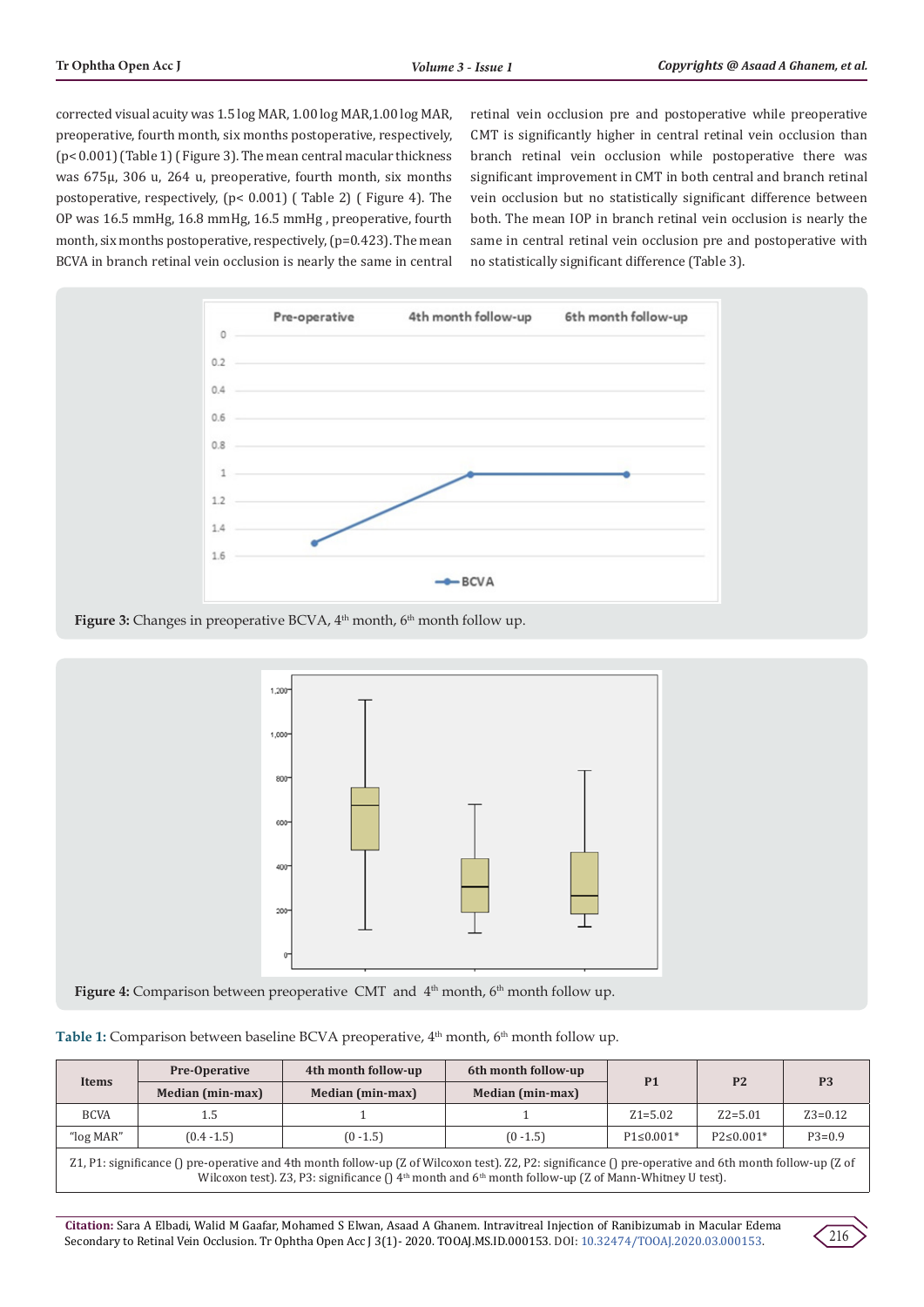Table 2: Comparison between preoperative CMT, 4<sup>th</sup> month, 6<sup>th</sup> month follow up.

| Items | <b>Pre-Operative</b> | $4th$ month follow-up | $6th$ month follow-up | P <sub>1</sub>  | P <sub>2</sub>  | P <sub>3</sub> |
|-------|----------------------|-----------------------|-----------------------|-----------------|-----------------|----------------|
|       | Median (min-max)     | Median (min-max)      | Median (min-max)      |                 |                 |                |
| CMT   | 675                  | 306                   | 264                   | $Z_1 = 5.02$    | $Z2 = 4.54$     | $Z3 = 0.29$    |
|       | (110-1152)           | (96-680)              | (124-833)             | $P1 \le 0.001*$ | $P1 \le 0.001*$ | $P3=0.77$      |
|       |                      |                       |                       |                 |                 |                |

Z1, P1: significance () pre-operative and  $4<sup>th</sup>$  month follow-up (Z of Wilcoxon test). Z2, P2: significance () pre-operative and  $6<sup>th</sup>$  month follow-up (Z of Wilcoxon test). Z3, P3: significance  $($ ) 4<sup>th</sup> month and 6<sup>th</sup> month follow-up (Z of Mann-Whitney U test). CMT: central macular thickness

**Table 3:** Correlations between retinal vein occlusion (BRVO & CRVO) and BCVA, CMT, IOP.

| <b>Items</b>                                                                                                                                                                                           | $CRVO (n=19)$      | $BRVO(n=20)$      | <b>Test of significance</b> | P Value |
|--------------------------------------------------------------------------------------------------------------------------------------------------------------------------------------------------------|--------------------|-------------------|-----------------------------|---------|
| Pre-operative BCVA "log<br>MAR"                                                                                                                                                                        | $1.5(0.4 - 1.5)$   | $1.6(0.4 - 1.5)$  | $Z = 0.55$                  | 0.58    |
| 4 <sup>th</sup> month BCVA "log MAR"                                                                                                                                                                   | $1(0.3-1.5)$       | $1(0-1.5)$        | $Z = 0.01$                  | 0.99    |
| 6 <sup>th</sup> month BCVA "log MAR"                                                                                                                                                                   | $1(0.3-1.5)$       | $1(0-1.5)$        | $Z = 0.59$                  | 0.55    |
| Pre-operative CMT                                                                                                                                                                                      | 680.5 (248 - 1152) | 523 (110-969)     | $Z = 1.89$                  | $0.05*$ |
| 4 <sup>th</sup> month CMT                                                                                                                                                                              | 344 (127 - 680)    | 305.5 (96-614)    | $Z = 0.96$                  | 0.34    |
| 6 <sup>th</sup> month CMT                                                                                                                                                                              | 352.5 (124 - 651)  | $216(137 - 833)$  | $Z = 0.78$                  | 0.44    |
| Pre-operative IOP                                                                                                                                                                                      | 16.5               | 16.5              | $Z = 0.67$                  | 0.82    |
| $4th$ month IOP                                                                                                                                                                                        | 16.5               | $16.5(16.5-19.6)$ | $Z=0.74$                    | 0.69    |
| 6 <sup>th</sup> month IOP                                                                                                                                                                              | 16.5               | 16.5              | $Z=0.67$                    | 0.82    |
| Data expressed as median (minimum – maximum). $*$ : significant $p \le 0.05$ . Z: of Mann-Whitney test.<br>BCVA:best corrected visual acuity CMT: central macular thickness. IOP: intraocular pressure |                    |                   |                             |         |

**Table 4:** Spearman correlation between preoperative BCVA and other parameters.

|                                                          | Pre-operative BCVA "log MAR" |               |  |
|----------------------------------------------------------|------------------------------|---------------|--|
| <b>Items</b>                                             | $\mathbf R$                  | $\mathbf{P}$  |  |
| Age                                                      | 0.04                         | 0.82          |  |
| VA pre-operative "log MAR"                               | 0.86                         | $\leq 0.001*$ |  |
| CMT pre-operative                                        | 0.33                         | $0.04*$       |  |
| VA 1st month "log MAR"                                   | 0.68                         | $\leq 0.001*$ |  |
| BCVA 1st month "log MAR"                                 | 0.6                          | ≤ $0.001*$    |  |
| CMT 1st month                                            | 0.21                         | 0.21          |  |
| VA 3rd month "log MAR"                                   | 0.64                         | $\leq 0.001*$ |  |
| BCVA 3rd month "log MAR"                                 | 0.57                         | $\leq 0.001*$ |  |
| CMT 3rd month                                            | 0.28                         | 0.09          |  |
| Duration of DM                                           | 0.09                         | 0.58          |  |
| Duration of HTN                                          | 0.07                         | 0.69          |  |
| *: significant $p \le 0.05$ . r: correlation coefficient |                              |               |  |

Correlation coefficients and P values for each independent variable was calculated. Variables that had statistically significant positive correlations (P < 0.05) with both log MAR BCVA and CMT were the following baseline BCVA and systemic risk factors had statistically significant negative correlations (P<0.05). Age, duration of diabetes mellitus, and duration of hypertension had statistically

non-significant correlations with BCVA and CMT (Table 4) (Figure 5). Correlation coefficients and P values for 6<sup>th</sup> month postoperative BCVA and independent variables was calculated. Variables that had 6th month best corrected visual acuity is significantly correlated with preoperative and 4th month BCVA. Also significantly correlated to the 6<sup>th</sup> month central macular thickness (Table 5).

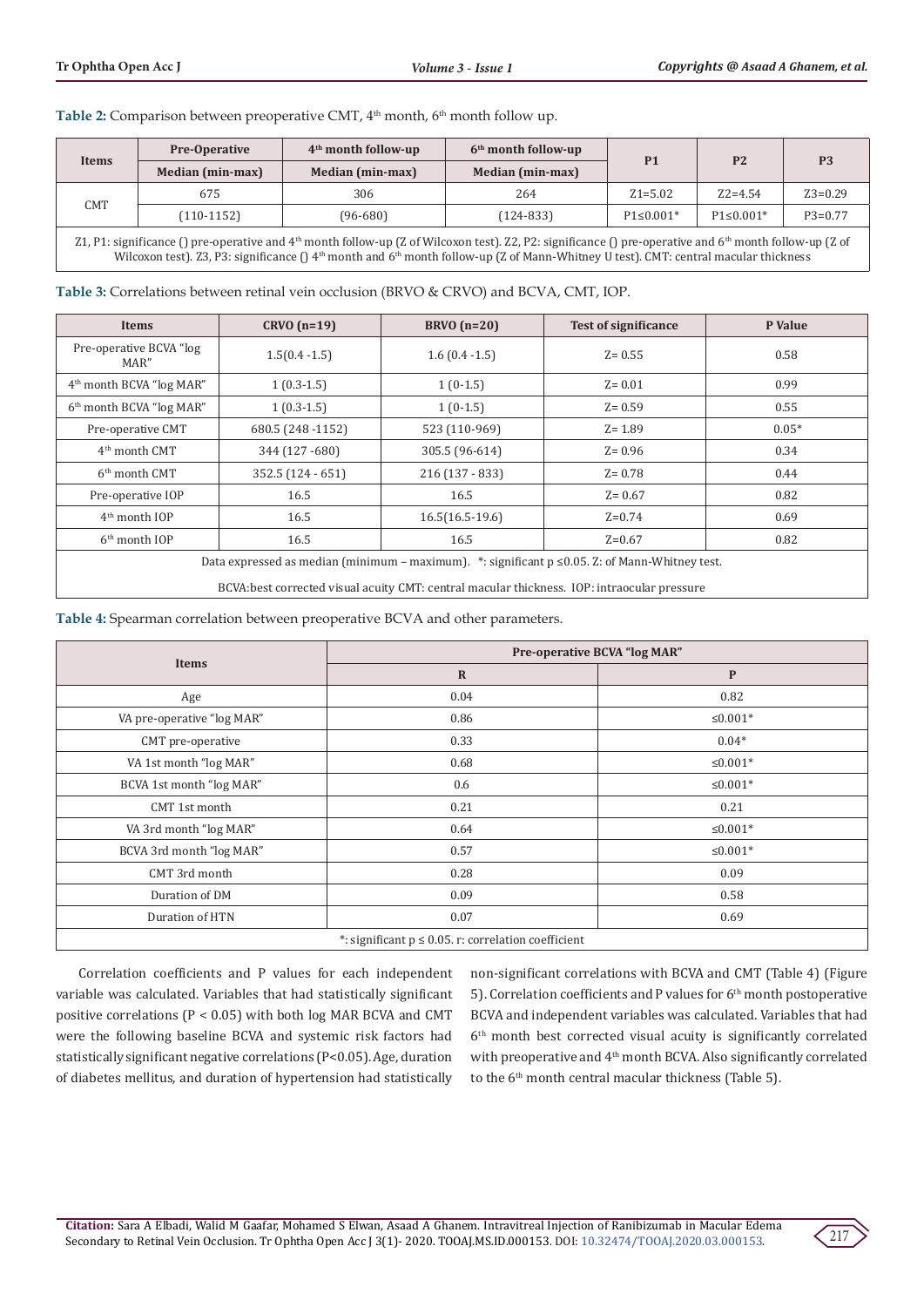

**Figure 5:** Correlation between pre-operative BCVA and preoperative CMT.

**Table 5:** Spearman correlation 6th month postoperative BCVA and other parameters.

|                                                           | 6 <sup>th</sup> month postoperative BCVA "log MAR" |                  |  |
|-----------------------------------------------------------|----------------------------------------------------|------------------|--|
| <b>Items</b>                                              | $\mathbf R$                                        | P                |  |
| Age                                                       | 0.07                                               | 0.67             |  |
| VA pre-operative "log MAR"                                | 0.62                                               | $\leq 0.001*$    |  |
| CMT pre-operative                                         | 0.14                                               | 0.39             |  |
| BCVA 4 <sup>th</sup> month "log MAR"                      | 0.79                                               | $\leq 0.001*$    |  |
| CMT 4 <sup>th</sup> month                                 | 0.24                                               | 0.15             |  |
| CMT 6th month                                             | 0.75                                               | $\leq 0.001^{*}$ |  |
| Duration of DM                                            | 0.04                                               | 0.83             |  |
| Duration of hypertension                                  | 0.07                                               | 0.65             |  |
| *: significant $p \le 0.05$ . r: correlation coefficient. |                                                    |                  |  |

## **Ocular side effects**

There were no observed significant ocular adverse events such as ocular inflammation, sterile and infectious endophthalmitis, vitreous hemorrhage, retinal detachment, or sustained increase in intraocular pressure with the use of intravitreal ranibizumab injections.

## **Discussion**

Retinal vein occlusion (RVO) is a common vascular disorder of the retina and one of the most common causes of vision loss. It is the second most common cause of blindness from retinal vascular disease after diabetic retinopathy. RVO has been recognized as an entity since 1855, but many aspects of the pathogenesis and management of this disorder remain uncertain [8]. Macular edema is the most common cause of vision loss in patients with branch retinal vein occlusion or central retinal vein occlusion. Macular edema arises from breakdown of the BRB, resulting in the pathologic accumulation of both fluid and macromolecules in the

retina. The breakdown of the BRB mediated by VEGF [9] and that intraocular levels of VEGF in the eyes with RVO are elevated [10].

The response to different anti-vascular endothelial growth factor treatments is not the same among patients despite they receive the same regimen [11]. Why some patients respond positively to treatment while the others do not is still a mystery. Studies have investigated and reported on factors such as age [12] smoking [13], and Genetic factors [14,15]. This was a prospective interventional study concentrated on short term visual and anatomical improvement after three loading doses of intravitreal Ranibizumab injections for macular edema secondary to retinal vein occlusion. Intravitreal Ranibizumab injections as monotherapy have shown short term promising results in both CRVO and BRVO, with a mean BCVA improvement as well as a decrease of central macular thickness [16]. Identifying predictive factors for good and poor visual outcomes with anti-VEGF therapy allows for more accurate prediction of prognosis based on the patient's baseline characteristics [17]. In the present study, after three loading doses,

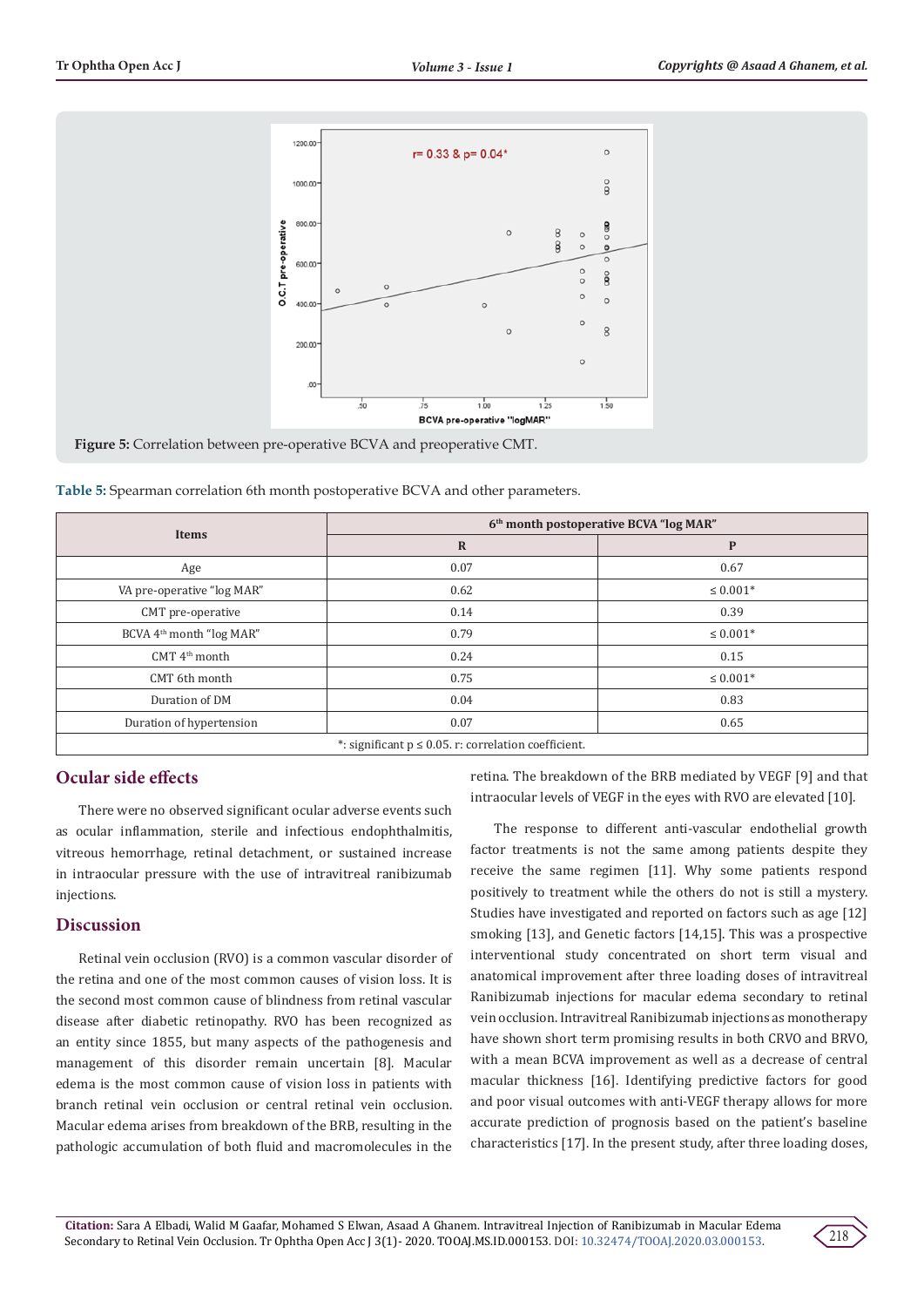mean best corrected visual acuity improved from log MAR 1.5 to 1.00 (p < 0.001). This is in agreement with studies [18-23]. There was significant reduction in central macular thickness from 675µ at baseline to 306  $\mu$  at first month follow up (p < 0.001) and to 264  $\mu$  at third month follow up (p=0.77) .This is an agreement with studies [18-23]. The present study found that ranibizumab is effective in improvement central macular thickness and best corrected visual acuity of the patients and the main improvement is statistically significant at 1st month after injections.

The BRAVO and CRUISE trials are the first trials to show improvement in vision-related patient-reported outcomes in patients treated for macular edema following branch and central RVO, compared with no treatment. The reported reduced difficulty in performing vision-related activities was observed as early as 1 month after the first injection of ranibizumab in patients enrolled in both the BRAVO and CRUISE trials. Majority of the reported improvements in vision- related activities in ranibizumab treated patients were sustained in the months following the 6-month treatment period [21]. Pielen et al. [18] found that BCVA was reported from the baseline to follow-up at month 6 the results revealed that treatment with IVR 0.5 mg significantly improved BCVA, compared with non-anti-VEGF (P < 0.001) at six months. CMT is considered to be a strong prognostic measure for ME levels. At six months, CMT was significantly decreased (P < 0.001) and this also agrees with the present study. Campochiaro et al. [10] found that at the primary endpoint in patients with macular edema due to RVO, the median change in visual acuity from baseline was 10 letters in 18 in the 0.5mg dose group. One patient in the 0.5mg dose group showed a reduction in VA of three letters at the primary endpoint, but all other patients showed improved vision. They also found that there was no correlation between the amount of improvement in VA and patient age as found in the current study. Wolf- Schnurrbusch et al. [20] revealed that the response to ranibizumab at four weeks after the first anti-VEGF injection, mean BCVA ranged from 20 to 86 letters (mean,  $53 \pm 17$  letters). These results tunes with our results which explain that the main response of ranibizumab at one month after injection. Puche et al. [19] made the patients received a mean of 2.3 injections (range, 1–4 injections). Mean follow-up was 7months (range, 2-20 months).They found that the marked functional and anatomical improvement was after the first injection with slight improvement after the rest of injections. They also found that the factors associated with final visual acuity of 20/40 or best were better baseline visual acuity ( $p < 0.001$ ) and thinner final central retinal thickness (CRT) ( p= 0.009) but not baseline CRT (p=0.440) nor the number of injections (p=0.153).

Pielen et al. [18] also found that CMT at month 3 was reduced by 379.5µ (204.2-554.8) and during the observation period from month 3 to month 6 mean CMT showed increase about 37.16 µ.The 3 months result is in coordnance with our study and It shows almost the same results during the next 3 months. They also found that the difference in BCVA is small (+17.5 letters/3 months and +17 letters/6 months versus 18.3 letters). Spaide et al. [24] reported that VA showed a mean improvement of 10.4 letters over baseline (P=.001), and there was a decrease of the CMT to 199  $\mu$ m (P<.001) and this was slightly less than our study. At 12 months of followup, the mean VA improved to 64.3 letters (median, 68.5 letters), and the CMT decreased to 186  $\mu$ m(P < .001). The change in CMT at one week was correlated with the change in macular thickness at 12 months (P < .001). The change in CMT at one month showed a smaller correlation with the change in CMT at 12 months ( $P =$ .047). Of interest is that the VA at one month was not predictive of the one-year outcome, so a single injection followed by a waitand-see approach is likely to be a suboptimal strategy. It may be possible that the best strategy is a repeated periodic injection given at intervals found to prevent any recrudescence of retinal pathologic features [24]. Kinge B et al. (23) evaluated 32 patients treated with monthly injections of intravitreal ranibizumab for three consecutive months and after that if there was persistant macular edema patients received further injections. In these patients the change of CMT from baseline was  $292\mu$  ( $\pm 226\mu$ ), p (0.001) at one month and  $86\mu$  ( $\pm$  165 $\mu$ ), p (.071) at three months and that agrees with our study. The present study study found that central macular thickness had statistically significant positive correlations (P<0.01) with best corrected visual acuity. The results of current study are close to the results reported by long term studies that had previously investigated the outcome in patients with macular edema secondary to retinal vein occlusion undergoing ranibizumab therapy. This is may be explained by that ranibizumab main response is in the first month after injection and for better results and to decrease recurrence patients may need more than 3 injections [22].

In addition , both functional and anatomical improvement and the results have gone nearly hand in hand with the studies showing functional and anatomical improvement after intravitreal ranibizumab for 6 months and 12 months in many studies as [21- 24]. In the present study presence of systemic risk factor or the age had no statistically significant correlation with patient response to the treatment .That was also found in many studies as in [18, 22]. In the current study no, significant ocular adverse effects occurred such as endophthalmitis, cataract ,retinal detachment and increase IOP, or systemic arterial thromboembolic events. This is consistent with Spaide et al. 2009 [24]. The BRAVO study assessed the safety and efficacy profile of Lucentis® in a total of 397 patients with macular edema following BRVO showed sustained vision improvement during the six-month study, with an effect seen as early as seven days and a benefit nearly maintained throughout the 12 months of follow-up [16]. BRIGHTER and CRYSTAL studies reported that a rapid and statistically significant decrease from baseline in central macular thickness was observed at one month

219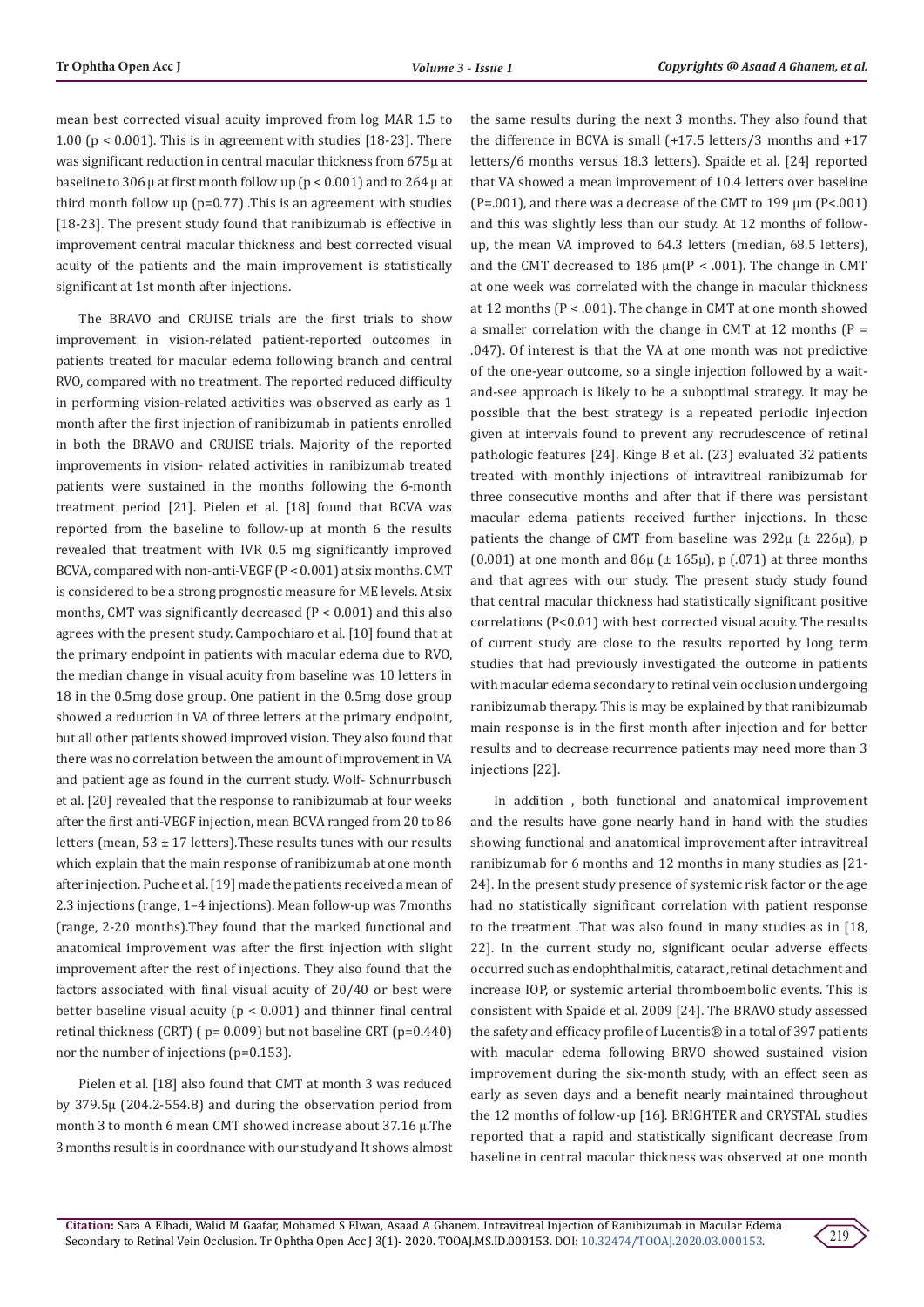and maintained up to month 24. The effect of ranibizumab treatment was similar irrespective of the presence of retinal ischemia. In BRIGHTER, patients with ischemia present (N=46) or absent (N=133) and treated with ranibizumab monotherapy , at Month 24. In CRYSTAL, patients with ischemia present (N=53) or absent (N=300) and treated with ranibizumab monotherapy . The long-term safety profile of ranibizumab observed in the 24-month studies is consistent with the known Lucentis safety profile [25,26].

## **Declarations**

 Ethics approval and consent to participate; This interventional study was approved by the ethics committee of Faculty of medicine, Mansoura university (Registration Number: MS/16.02.108), Date:) and adhered to the tents of Declaration of Helsinki. All subjects provided written informed consent prior to study participation.

**Consent for Publication:** Not applicable

**Availability of Data and Materials:** Data are available upon request

**Competing of interests:** The authors declare that they have no conflict of interest

**Funding:** Authors have not declared a specific grant from this research from any funding agency in the public, commercial.

**Authors contribution:** GA and EM designed the study, EM and ES performed examinations of individuals, HS prepared and carried out the analysis, ES and GW interpreted and discussed the results, and wrote the first version of the manuscript. All authors read and approved the final manuscript.

#### **Acknowledgement:** Not applicable

## **References**

- 1. [A Jaulim, B Ahmed, T Khanam IP Chatziralli \(2013\) Branch retinal vein](https://pubmed.ncbi.nlm.nih.gov/23609064/)  [occlusion: epidemiology, pathogenesis, risk factors, clinical features, di](https://pubmed.ncbi.nlm.nih.gov/23609064/)[agnosis and complications. Retina 33\(5\): 901-910.](https://pubmed.ncbi.nlm.nih.gov/23609064/)
- 2. [Niral K \(2010\) Retinal vein occlusion: pathophysiology and treatment](https://pubmed.ncbi.nlm.nih.gov/20689798/)  [options. Clin Ophthalmol 4: 809-816.](https://pubmed.ncbi.nlm.nih.gov/20689798/)
- 3. [Noma H, Minamoto A, Funatsu H, Tsukamoto H, Nakano K, et al. \(2006\)](https://pubmed.ncbi.nlm.nih.gov/16133018/)  [Intravitreal levels of vascular endothelial growth factor and interleu](https://pubmed.ncbi.nlm.nih.gov/16133018/)[kin-6 are correlated with macular edema in branch retinal vein occlu](https://pubmed.ncbi.nlm.nih.gov/16133018/)[sion. Graefes Arch Clin Exp Ophthamol 244\(3\): 309-315.](https://pubmed.ncbi.nlm.nih.gov/16133018/)
- 4. [Kimberly S, Samantha F, Thomas H, AC Andrew \(2019\) Five years out](https://www.ncbi.nlm.nih.gov/pmc/articles/PMC6440600/)[come of retinal vein occlusion treated with vascular endothelial growth](https://www.ncbi.nlm.nih.gov/pmc/articles/PMC6440600/)  [factor inhibitors. BMJ open Ophthalmol 4\(1\): e000249.](https://www.ncbi.nlm.nih.gov/pmc/articles/PMC6440600/)
- 5. [Alex Y and Rishi S \(2011\) Ranibizumab for the treatment of macular](https://www.openaccessjournals.com/articles/ranibizumab-for-the-treatment-of-macular-edema-following-retinal-vein-occlusion.pdf)  [edema following retinal vein occlusion. Clin Investig 1\(9\).](https://www.openaccessjournals.com/articles/ranibizumab-for-the-treatment-of-macular-edema-following-retinal-vein-occlusion.pdf)
- 6. [Shorya VA, Amjad S, Deepankur M, Siddharth S Rajvardhan A \(2014\)](https://pubmed.ncbi.nlm.nih.gov/25371633/)  [Comparative evaluation between Ranibizumab combined with Laser](https://pubmed.ncbi.nlm.nih.gov/25371633/)  [and Bevacizumab combined with Laser versus Laser alone for macular](https://pubmed.ncbi.nlm.nih.gov/25371633/)  [oedema secondary to branch retinal vein occlusion. MEA J Ophthalmol](https://pubmed.ncbi.nlm.nih.gov/25371633/)  [21\(4\): 296-301.](https://pubmed.ncbi.nlm.nih.gov/25371633/)
- 7. Tasanee Braithwaite, Afshan A Nanji, Kristina Lindsley, Paul B Greenberg (2014) Anti-vascular endothelial growth factor for macular oedema sec-

ondary to central retinal vein occlusion. Cochrane Database Syst Rev 5(5): CD007325.

- 8. [Jia Li, Yannis M Paulus YS, Wangyi F, Qinghuai L, Songtao Y \(2017\) New](https://pubmed.ncbi.nlm.nih.gov/28386476/) [developments in the classification, pathogenesis, risk factors, natural](https://pubmed.ncbi.nlm.nih.gov/28386476/) [history, and treatment of branch retinal vein occlusion. J Ophthalmol](https://pubmed.ncbi.nlm.nih.gov/28386476/) [2017: 4936924.](https://pubmed.ncbi.nlm.nih.gov/28386476/)
- 9. [William R, Drew D, Quan DN, Diana V Do \(2017\) Management of macular](https://pubmed.ncbi.nlm.nih.gov/29018760/) [edema due to central retinal vein occlusion-The role of aflibercept. Tai](https://pubmed.ncbi.nlm.nih.gov/29018760/)[wan J Ophthalmol 7\(2\): 70-76.](https://pubmed.ncbi.nlm.nih.gov/29018760/)
- 10. [Campochiaro PA, Hafiz G, Shah SM, Nguyen QD, Ying H, et al. \(2009\) Ra](https://www.sciencedirect.com/science/article/pii/S1525001616314629)[nibizumab for macular edema due to retinal vein occlusions: implication](https://www.sciencedirect.com/science/article/pii/S1525001616314629) [of VEGF as a critical stimulator. Mol Ther 16\(4\): 791-799.](https://www.sciencedirect.com/science/article/pii/S1525001616314629)
- 11. [Stefan C, Iliescu DA, Timaru CM, Schmitzer S, De Simone A, et al. \(2015\)](https://pubmed.ncbi.nlm.nih.gov/29450313/) [Anti-vascular endothelial growth factor indications in ocular disease.](https://pubmed.ncbi.nlm.nih.gov/29450313/) [Rom J Ophthalmol 59\(4\): 235-242.](https://pubmed.ncbi.nlm.nih.gov/29450313/)
- 12. Boyer DS, Antoszyk AN, Awh CC, Bhisitkul RB, Shapiro H, et al. (2007) Subgroup analysis of the MARINA study of ranibizumab in neovascular age-related macular degeneration. Ophthalmology 114(2) :246-252.
- 13. Kaiser PK, Brown DM, Zhang K, Hudson HL, Holz FG, et al. (2007) Ranibizumab for predominantly classic neovascular age-related macular degeneration: subgroup analysis of first-year ANCHOR results. Am J Ophthalmol 144(6): 850-857.
- 14. [Teper SJ, Nowinska A, Pilat J, Palucha A Wylegala E \(2010\) Involvement](https://pubmed.ncbi.nlm.nih.gov/21151600/) [of genetic factors in the response to a variable-dosing ranibizumab](https://pubmed.ncbi.nlm.nih.gov/21151600/) [treatment regimen for age-related macular degeneration. Mol Vis 16:](https://pubmed.ncbi.nlm.nih.gov/21151600/) [2598-2604.](https://pubmed.ncbi.nlm.nih.gov/21151600/)
- 15. [Tian J, Qin X, Fang K, Chen Q, Hou J, et al. \(2012\) Association of genetic](https://pubmed.ncbi.nlm.nih.gov/22594510/) [polymorphisms with response to bevacizumab for neovascular age-re](https://pubmed.ncbi.nlm.nih.gov/22594510/)[lated macular degeneration in the Chinese population. Pharmacog](https://pubmed.ncbi.nlm.nih.gov/22594510/)[enomics 13\(7\): 779-787.](https://pubmed.ncbi.nlm.nih.gov/22594510/)
- 16. Pereira H, Henriques J, Fonseca P, Cachulo ML, Pires I, et al. (2011) Intravitreal Ranibizumab (Lucentis®) for the Treatment of Macular Edema of Central and Branch Retinal Vein Occlusion. Oftalmologia 35: 327-334.
- 17. Singh RP, Fu EX, Smith SD, Williams DR, Kaiser PK (2009) Predictive factors of visual and anatomical outcome after intravitreal bevacizumab treatment of neovascular age-related macular degeneration: an optical coherence tomography study. Br J Ophthalmol 93(10): 1335-1353.
- 18. [Pielen A, Mirshahi A, Feltgen N, Lorenz K, Korb C, et al. \(2015\). Ranibi](https://pubmed.ncbi.nlm.nih.gov/25042729/)[zumab for Branch Retinal Vein Occlusion Associated Macular Edema](https://pubmed.ncbi.nlm.nih.gov/25042729/) [Study \(RABAMES\): six-month results of a prospective randomized clini](https://pubmed.ncbi.nlm.nih.gov/25042729/)[cal trial. Acta ophthalmologica 93\(1\): e29-e37.](https://pubmed.ncbi.nlm.nih.gov/25042729/)
- 19. [Puche N, Glacet A, Mimoun G, Zourdani A, Coscas G \(2012\) Intravitreal](https://pubmed.ncbi.nlm.nih.gov/20602625/) [Ranibizumab for macular oedema secondary to retinal vein occlusion: a](https://pubmed.ncbi.nlm.nih.gov/20602625/) [retrospective study of 34 eyes. Acta ophthalmologica 90\(4\): 357-361.](https://pubmed.ncbi.nlm.nih.gov/20602625/)
- 20. Wolf EJ, Braunstein A, Shih C, Braunstein RE (2007) Incidence of visually significant pseudo phakic macular edema after uneventful phacoemulsification in patients treated with nepafenac. J Cat Ref Surg 33(9): 1546- 1549.
- 21. Varma R, Bressler NM, Suñer I, Lee P, Dolan CM, et al. (2012) Improved vision-related function after ranibizumab for macular edema after retinal vein occlusion: results from the BRAVO and CRUISE trials. Ophthalmology 119(10): 2108-2118.
- 22. [Campochiaro PA, Heier JS, Feiner L, Gray S, Saroj N, et al. \(2010\) Ran](https://pubmed.ncbi.nlm.nih.gov/20398941/)[ibizumab for macular edema following branch retinal vein occlusion:](https://pubmed.ncbi.nlm.nih.gov/20398941/) [six-month primary end point results of a phase III study. Ophthalmology](https://pubmed.ncbi.nlm.nih.gov/20398941/) [117\(6\): 1102-1112.](https://pubmed.ncbi.nlm.nih.gov/20398941/)
- 23. [Kinge B, Stordahl PB, Forsaa V, Fossen K, Haugstad M, et al. \(2010\) Effica](https://pubmed.ncbi.nlm.nih.gov/20591399/)[cy of ranibizumab in patients with macular edema secondary to central](https://pubmed.ncbi.nlm.nih.gov/20591399/) [retinal vein occlusion: results from the sham controlled ROCC study. Am](https://pubmed.ncbi.nlm.nih.gov/20591399/) [J Ophthalmol 150\(3\): 310-314.](https://pubmed.ncbi.nlm.nih.gov/20591399/)